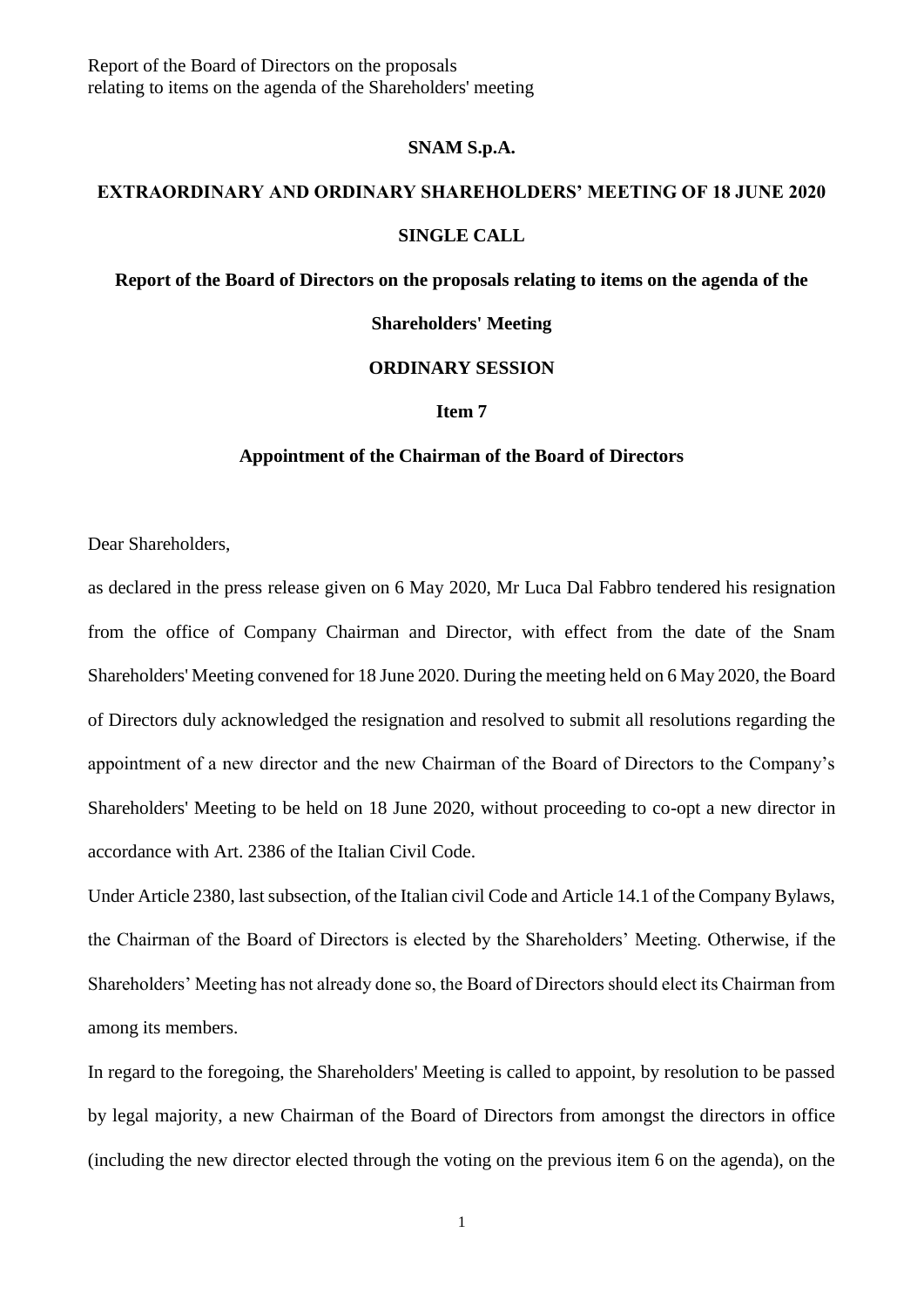basis of the proposals to be formulated by said shareholders in accordance with the terms and conditions indicated in this explanatory report and the call notice published on 11 May 2020 and available on Snam's website at www.snam.it (in the "*Governance and Conduct*" - "*Shareholders' Meeting*" Section). If a new Chairman is not appointed by the Shareholders' Meeting, the Board of Directors may thereafter appoint a new Chairman of the Board of Directors in compliance with applicable regulations.

The proposals must be submitted by the Shareholders to the Company in writing by 3 June 2020 (with the Ref. specified as "*Individual proposals June 2020 Shareholders' Meeting*") by certified e-mail to snam.assemblea@pec.snam.it or by e-mail to segreteria.societaria@snam.it and will be published by the Company in the specific section of the Company's website www.snam.it ("*Governance and Conduct*" - "*Shareholders' Meeting*" Section) by 5 June 2020, to allow those entitled to vote to express an informed opinion, also taking into account such proposals and allowing the representative designated by the Company in accordance with Art. 135-*undecies* of the CLF to collect voting instructions on said proposals too.

It is recalled that Mr Luca Dal Fabbro had been elected Chairman of the Board of Directors by the Company's Shareholders' Meeting on 2 April 2019 and that, in view of said Shareholders' Meeting, the Company's Board of Directors had adopted guidelines to shareholders on the future size and composition of the Board of Directors, available on Snam's website at www.snam.it (in the "*Governance and Conduct*" - "*Shareholders' Meeting*" section).

Any remuneration for the office of Chairman of the Board of Directors may be determined by the Board of Directors in compliance with the provisions of Art. 2389, subsection three of the Italian Civil Code, after consulting with the Board of Statutory Auditors.

\*\*\*

Dear Shareholders,